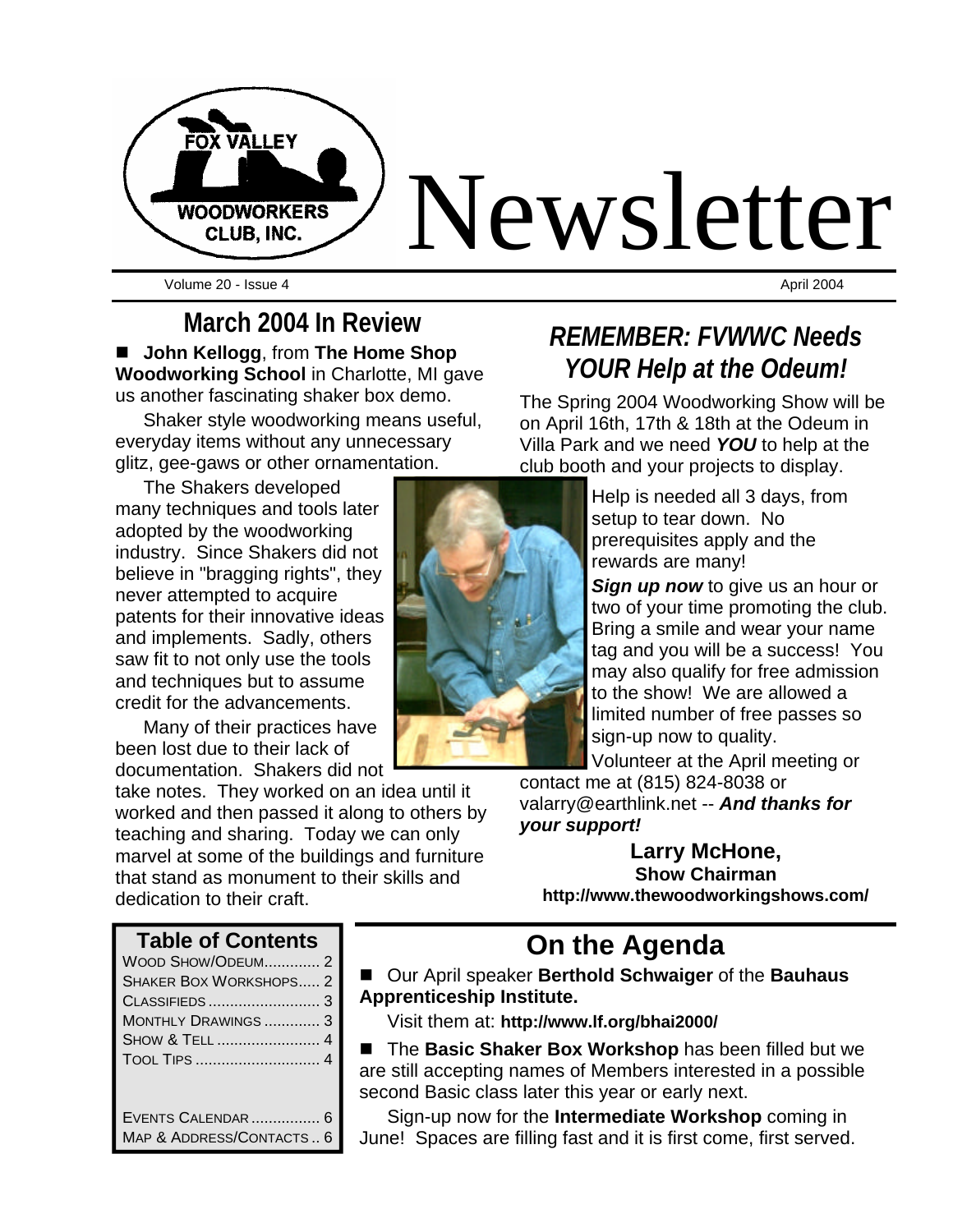# **CLASSIFIEDS**

# **FOR SALE**

- ÿ**Fisch Bench Top Mortiser:** Powerful 3/4 hp motor @ 1724 RPM5" head stroke with 1/2" chisel capacity. Oversized gears for smooth operation and longer life. Twin columns for improved stability and accuracy. Includes deluxe 4 chisel set, some never used: \$150.00
- ÿ**Jet 6" Jointer:** \$200.00
- ÿ**Woodmaster 18" Planer/Molder** (Made in America): Plane a full 18" wide Molding head - includes 1 cutter - Variable speed feed: \$650.00

All three in excellent condition -- **Call Nick Rentas (630) 845-0250**

- ÿ**Irwin Auger Bits** in wood case. #4 through #16 - 1/4" through 1" in 1/16" increments. With 2-jaw brace. Ratchet / reversible. \$95.00
- ÿ**Craftsman Electric Nail Gun**. Model 68429: \$15.00
- ÿ**Craftsman Electric Stapler/Nail Gun**. Model 68496: \$15.00

**Dave Jeziorski davej557@yahoo.com 630-365-1767**

**≻ Free to Members:** Submit 3 weeks prior to meeting: fwoodworkers@fvwwc.org, (630) 897- 4877 or send Fax: (630) 844-3385

**-- Editor, Linda G. Christensen**

## **Membership Update**

Six new members signed up in March:



**Bill Johnson - Winfield Tod Fairbanks - Aurora David Masters - Warrenville Nick Rentas - Geneva Roy Randall - Geneva Fred Martin - Naperville James Nellis, Membership**

# **Shaker Box Workshops** *Basic Class: May 14th & 15th*



1.5 days of Basic instructions on Fri. 6 p.m. to 10 p.m. and Sat. 8:30 a.m. to 4:00 p.m. You will build a set of 5 nested cherry wood oval Shaker boxes that are included in the workshop fee of \$125 per person which includes a buffet lunch on

Saturday.

*18 applicants have already signed up for the Basic Class -- NO SPACE REMAINS!*

*NOTE: If you are not one of the lucky 18 but want a chance to take a Basic Shaker Box workshop PLEASE let us know! If enough folks are interested, we will do our best to arrange another Basic class later this year or early next so get your name on the "Waiting" list today!!!*

### **Intermediate Class: Jun 11th, 12th & 13th (Prerequisite: Basic Class)**

2.5 days of Intermediate instruction on Fri. 6 p.m. to 10 p.m., Sat. 8:00 a.m. to 4:00 p.m. and 8:00 a.m. to 4:00 p.m. on Sunday.

Each registrant will be given a detailed list of project choices with completion time, wood choices and cost to send back to Kellogg (Project costs will be collected at the workshop and he will bring extra ones to buy at the workshop too.) Workshop fee is \$165 per person and includes 2 buffet lunches on weekend and a free #2 fixed-handle carrier to build.

*Intermediate Class limited to the first 14 applicants paid by the end of the June 1st meeting -- Space is still available but do not dawdle -- Get your registration in!*

Mail your reservation to the club at:

### **FVWWC PO Box 1041 Batavia, IL 60510**

ÿ*Refunds for full amount available till 10 days prior to the workshop -- ONLY. Last minute cancellations will be eligible for a refund of \$75 for May or \$60 for June.*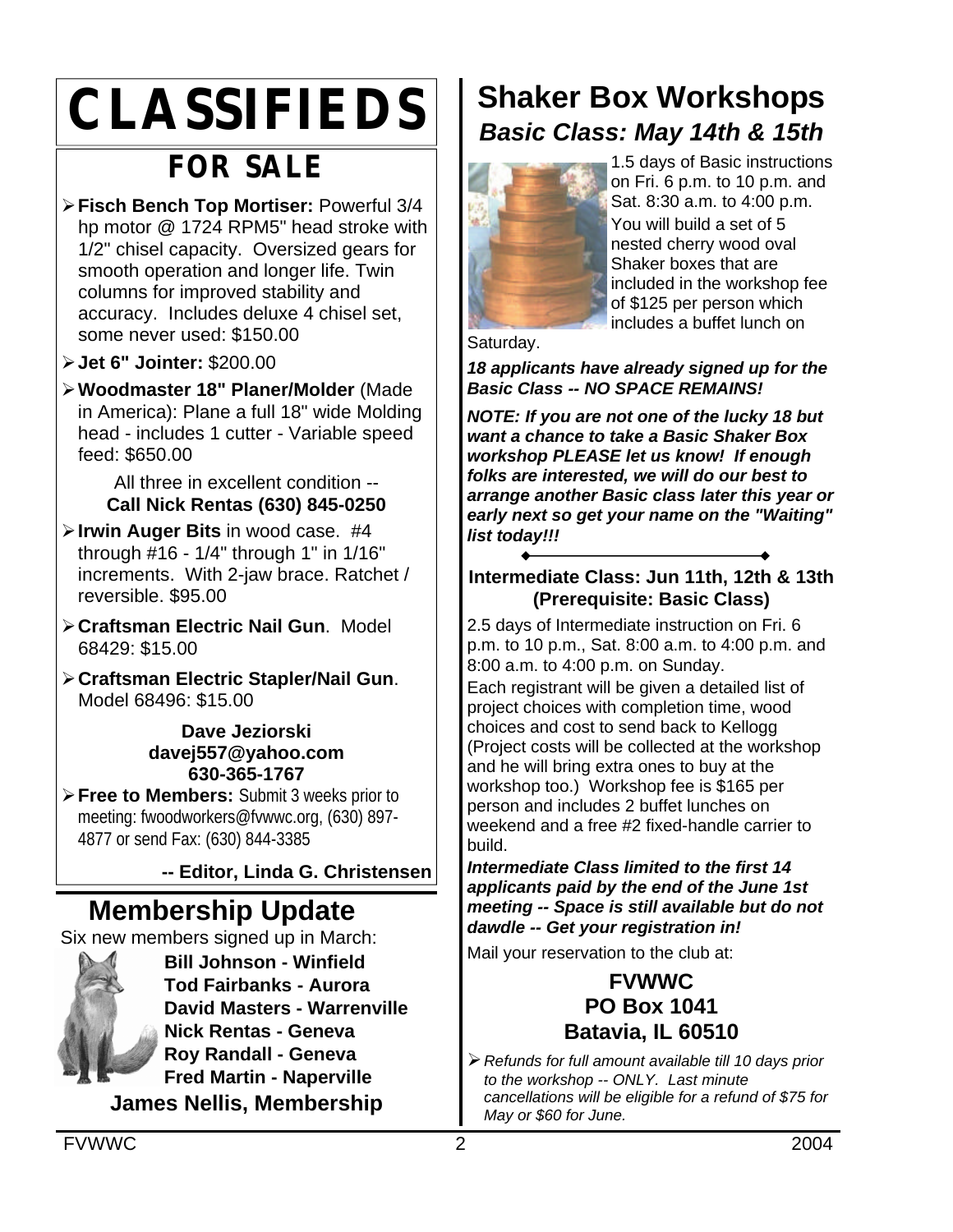# **FVWWC DRAWING**

Drawing winners in March were:

- 1. **Al Nelson: Ryobi Oscillating Spindle Sander**
- 2. **Frank Behm: \$25 Lowe's Gift Card**
- 3. **Darrel Anderson: Sheffield Multi- Kit**
- 4. **Ken Runyan: Metric, Ball End, Allen Wrench Set**

For April we will again have a choice of 1st Prize items, along with a variety of secondary items:

### **Porter-Cable Air Compressor**

- ÿ Model CPFAC2600P 2 Peak HP, .8 HP Running
- $\triangleright$  Built-in automatic thermal overload protection
- $\triangleright$  Larger Easy to read regulated air pressure gauge
- > Universal, High-FloSM, push-to-connect coupler in air outlet
- $\triangleright$  One year warranty

### **http://www.portercable.com/**

### **Dremel #8000-01 Lithium-Ion Cordless & Super Accessory Kit Combo**

– Higher speeds 5,000 – 35,000 rpm, same as Dremel corded models.

- High capacity 10.8V Lithium-Ion battery pack for longer run times.
- Battery fuel gauge lets you know when its time to recharge.
- Variable speed to handle a greater range of applications with more precision.
- Small and lightweight for easier handling and less fatigue.
- Soft grip for superior comfort and balance.
- Accepts 150+ Genuine Dremel® accessory bits.
- Can be used with a variety of attachments.

#### **SPECIFICATIONS**

| Tool Weight14 oz. |                                             |
|-------------------|---------------------------------------------|
|                   | Speeds Variable (5,000-35,000 rpm)          |
|                   |                                             |
|                   | Collet Capacity1/32" - 1/8" (1/8" included) |
|                   |                                             |



### **http://www.dremel.com/**

*...See you at the meeting!*



**Charlie Christensen, Raffle Chairman**

*NOTE: Have a suggestion for a prize? Let us know, we aim to please!!!*

# *Mighty Oaks from little acorns grow…*

...Or so the saying goes. Like the mighty Oak, our club has grown from a small handful of like minded folks into a large room full of enthusiasts in the 20 years since the seed was sown.

I have been looking through the old records lately and found the minutes from that very first night, before we had a proper name much less a newsletter and website. Here's an excerpt from that meeting that puts it all, to coin yet another phrase, in a nutshell:

*"On Tuesday, February 19, 1985, at 8:00 p.m., Mr. Chuck Lickinger of "The Hardwood Shop", West Chicago, Illinois, opened a session before 27 males all having a common interest of working wood into useful, decorative, and nonsense articles; hereafter addressed as "woodworkers"…"*

## *Happy Birthday to Us!*

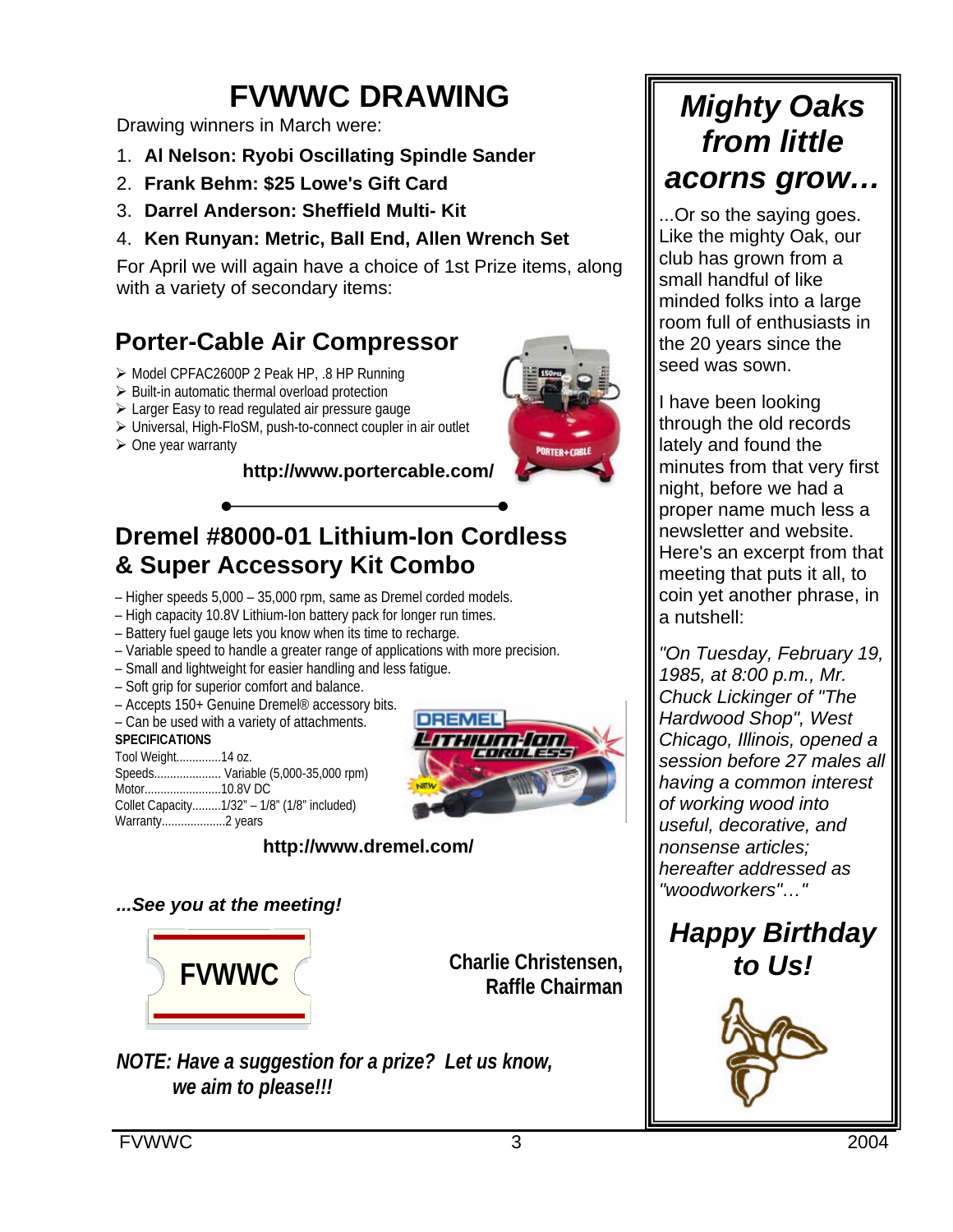# **Show & Tell**

March 2004 brought us another marvelous display of member's projects large and small.

**Floyd Johnson:** Table Lamp & covered box/canister of a variety of woods.

**Bill Turk:** Scrap wood Table of mixed wood with a wipe on Poly finish.

**Darrel Anderson:** Unique Student Chef Kit of Baltic Birch and Mahogany with a finish of Danish Oil and Butcher Block Oil.

**Frank Behm:** Cute animated Pull Toys of miscellaneous woods.



**Dave Van Norman:**  Trivet of Oak/Walnut with a Poly finish. **Jim Gill:** Jigs from unfinished scrap wood. **Ron Gilkerson:** Cradle of Cherry with a lovely General Finish.

Len Swanson: Bathroom Shelf of painted Pine and Maple.

**Charlie Christensen:** Custom Drawer Fronts for kitchen cabinets of White Oak, as yet unfinished.

**George Salatas:** Scrolled Basket of Poplar finished in semigloss Deft.

**Paul Dehnert:**  Puzzle made of Poplar.

**Stan Anderson:**  Tool Holder of unfinished scrap wood.



**Bob Hackbarth:** Mug of Walnut, 34 years old, with unknown finish.

**Mike Brady:** Arts & Craft Clock & Marking Knife of White Oak with Lacquer finish.

**Doug Pfaff:** Australian Banksia Tree Pod Clock with a Lacquer finish.

As always, great work and interesting stories. Keep up the good work -- Looking forward to next month!

# *With a Little Help From Your Friends...*

Members are busy with a number of projects and for a variety of organizations. Our club has become very popular of late and our cumulative skills sought after to help with jobs large and small.

Since early **January Bob Dahlstrom and Ron Gilkerson** have spent long days working on the **Batavia Plain Dirt Gardeners** exhibit



at the **Chicago Flower & Garden Show at Navy Pier**. The display won the coveted **Mayor's Award** and was, by all reports, the show's #1 attraction again this year… ...Kudos Men, kudos!!! Last month I ran a letter from the folks at the **Fox Valley Hospice** seeking donation of a couple of custom made armoires for American Girl

dolls to be auctioned off at their upcoming fund raising event. **Mike Biro**, one of our newest members, was quick to answer their request and the results were adorable. These are sure to be treasured



by the young ladies who Mike, you did FVWWC proud!take ownership of them and may even end up as family heirlooms...they are stunning, inside and out! Great job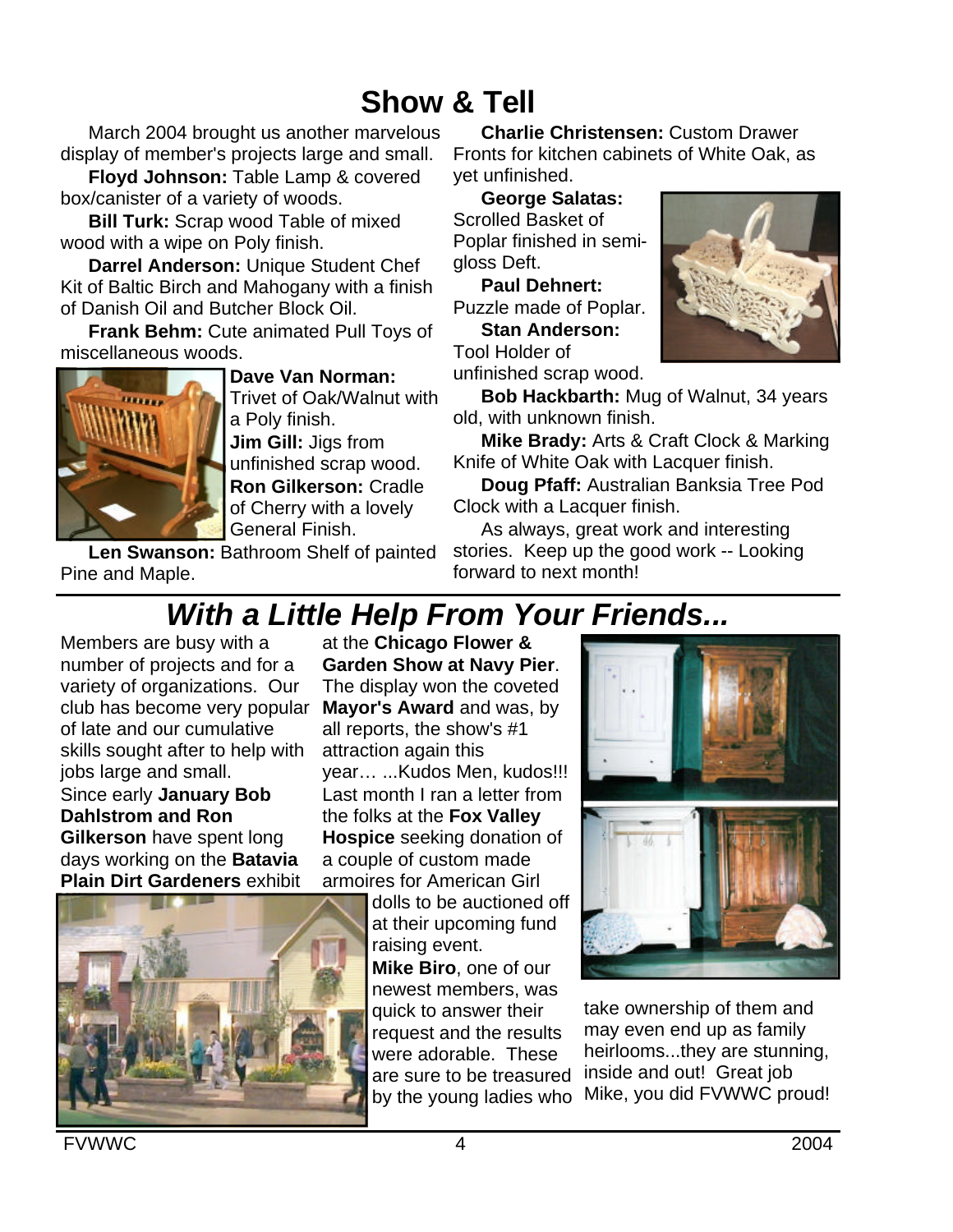# b *Reprint from the January 1992 issue of the Fox Valley Woodworkers Newsletter:* **HELPFUL HINTS:**

Beginning with this issue, the newsletter will publish several helpful hints each month. For this to be successful, we need your help… If you have a way to make life easier for you in your shop, why not share it with the other members of the club by letting one of the club officers know about it at the next meeting or by writing it down and sending it to the newsletter editor. If you have any question about woodworking, you could also send them in one of your members will most likely have a solution for you. Don't forget, there are over 130 members of the *Fox Valley Woodworkers*, and that's a lot of experience that can be shared.

Now for this month's Helpful Hints:

Ever make a miter cut on you table saw and have the stock shift on the miter gauge while you're making the cut? Try gluing a piece of sandpaper to the face of the miter gauge. Rubber cement works fine, or you can use the same glue you use to glue sandpaper onto your sanding disks. Thanks to *Louie Coulombe* for this hint.

Occasionally, most of us have to apply finish to all surfaces of a project and then have a problem finding a place to put it without damaging the finish. This is where those strips of wood with the carpet tacks sticking through them come in handy. You can find them in almost any hardware store or flooring store. Just place the finished piece on top of the tack points until it is dry. This hint comes from *Dick Manlove*. Thanks, Dick.

b *Reprinted from Woodwork Web (http://www.woodworkweb.com/woodwork/links.html)*

## **========== TIPS & TRICKS ==========**

### **Shop-Vac Tip**

Do you HATE the high pitched whining sound of shop vacs? I solved this problem by building a small covered area in back of my shop to protect the vac from the weather, then cut a hole in the wall and fed the hose and the power cord into the shop. The cord is plugged into a "switched plug" and I purchased 25 feet of generic vacuum hose from a local dealer. Now the shop vac and it's noise are all outside and I can vacuum in peace and quite.

### **Stirring Paint With Drill**

If you have purchased on of those handy little paint stirring adapters that looks like little propeller on the end of a shaft, for stirring your paint ... stand back. If the paint can is full, the will always spill paint over the side. The other problem is they are often off center so the becomes a great whipping motion (also messy). The solution might be to make your own stirring paddle. This can be made quite easily with a heavy coat hanger. Make it as straight as you can, the out a small  $(2 - 3)$  loop at the bottom to mix the paint. This device works fine for paint cans full or only partially filled.

### **Stabilize Your Rip Fence**

Ripping smaller boards is easy, but when you get the larger full of half sheets of heavy plywoods, ripping these on most table saws is a challenge. One of the often occurring problems is that the pressure on the rip fence near the out feed side, often moves slightly away from the blade. This causes rip cuts to be off, sometimes by as much as half an inch. To solve this problem, clamp a board on the outside of the fence to prevent it from moving. This will give you a straight cut from end to end.

### **-www.woodworkweb.com - woodworking community Staff**